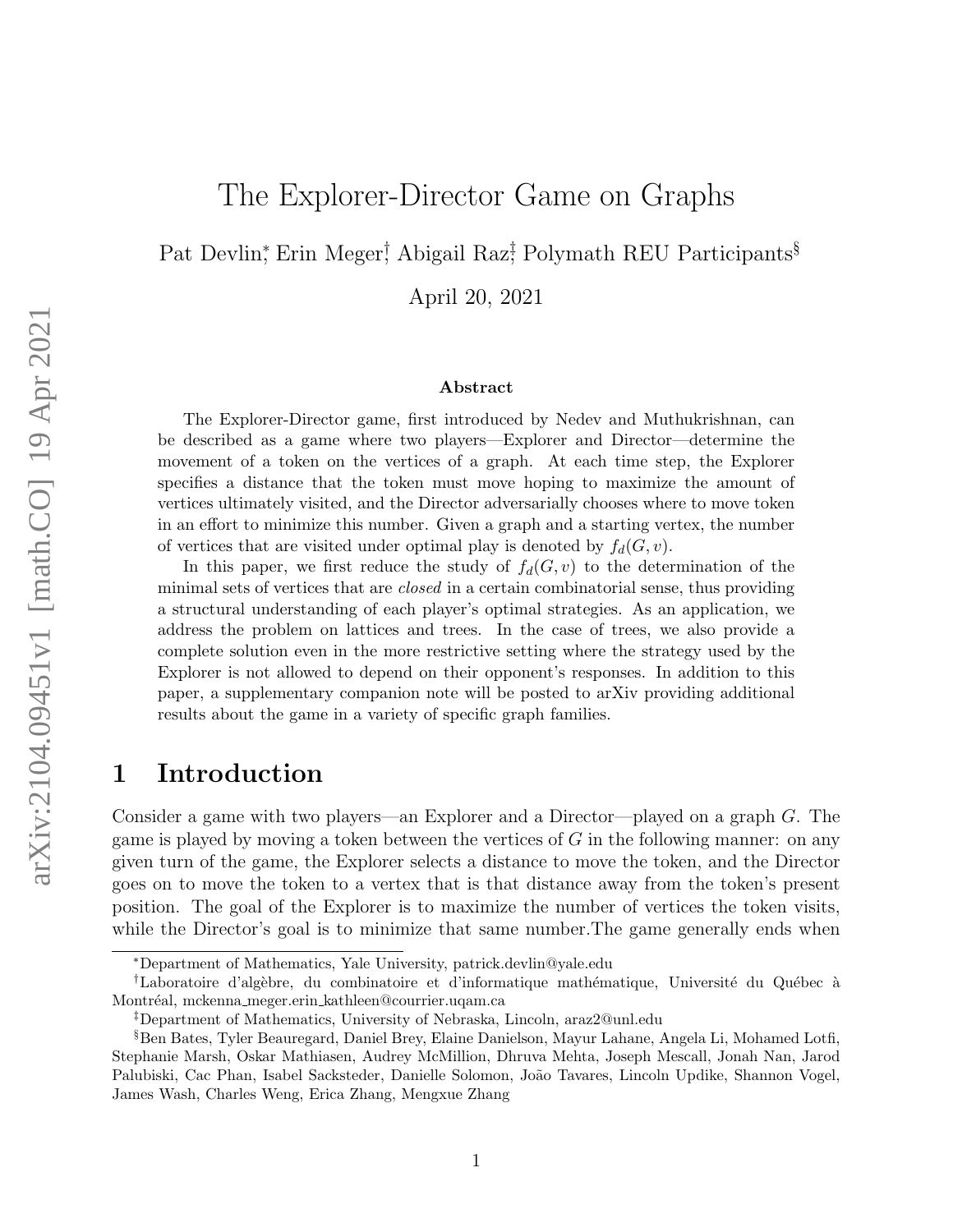the Explorer cannot effectively call any sequence of distances that would force a visit to an unvisited vertex.

First introduced by Nedev and Muthukrishnan as the Magnus-Derek Game, this game is intended to simulate the behavior of a *Mobile Agent (MA)* exploring a ring network where there is inconsistent global sense of direction [\[8\]](#page-11-0). Through focusing on the specific case in which the game is played on a circular table with  $n$  positions labelled consecutively, Nedev and Muthukrishnan had established that the number of vertices of this cycle visited assuming optimal play, which they denoted  $f^*(n)$ , would be:

$$
f^*(n) = \begin{cases} n & \text{if } n = 2^k \text{ for some } k > 0\\ \frac{n(p-1)}{p} & \text{if } n = pm, \text{ where } p \text{ is the smallest odd prime factor of } n \text{ and } p > 2 \end{cases}
$$

Follow-up research on the game, such as the ones done by Hurkens et al., Nedev, and Chen et al., has advanced alternative algorithms that achieve  $f^*(n)$  more quickly with reduced computational complexity [\[3,](#page-10-0) [6,](#page-10-1) [7,](#page-10-2) [1\]](#page-10-3). Chen et al. have also developed strategies for other game variants, while others like Gerbner brought about a new angle by introducing an algebraic generalization for the original game, in which positions  $g \in G$  are seen as elements of some cyclic group,  $G$  [\[1,](#page-10-3) [2\]](#page-10-4). Asgeirsson and Devlin further built on this idea [\[9\]](#page-11-1). Through relating the game to combinatorial group theory and the notion of *twisted subgroup*, they expanded the scope of the game beyond cyclic groups to include other general finite groups, and named the game as the Explorer-Director Game – the generalized version of the original game which we will be focusing on for our research [\[9\]](#page-11-1).

In this paper, we make progress by developing strategies in various types of graphs, introducing new variants of the game, and constructing alternative algorithms which determine game completion and the minimal solution.

In a graph G, the distance between a pair of vertices  $u, v \in V(G)$  to be the length of the shortest path between them. For the explorer director game on a graph G with starting vertex v, we define the explorer-director number,  $f_d(G, v)$ , as the number of visited vertices at the end of the game.

We begin in Section [2,](#page-2-0) where we introduce the notion of a *closed set* which in turn implies generic bounds on  $f_d(G, v)$ . We follow this with Section [3](#page-3-0) where we provide specific bounds for lattices and trees. Our final results end with Section [4](#page-7-0) where we consider a nonadaptive strategy. In a subsequent arXiv companion, we include additional results for specific graphs including a full solution for triangular lattices. For ease of reading, these results have been separated from the main results presented here. The results in the arXiv companion allow insight into the game by highlighting important strategies used. We have included the most useful and novel techniques and game strategies in this paper.

An interesting result that shows why we care to look at classes of graphs. These values are not bounded based on subgraphs or vertex numbers; so different classes of graphs could give bounds on larger classes.

**Corollary 1.1.** For any  $b \geq 2$  and  $2 \leq k \leq b$ , there exists a connected graph G on b vertices such that  $f_d(G) = k$ .

For the simple existence of this, consider a lollipop graph with an  $b - k + 2$  complete graph and an  $k-2$ -path graph. There are a number of constructions that give this result.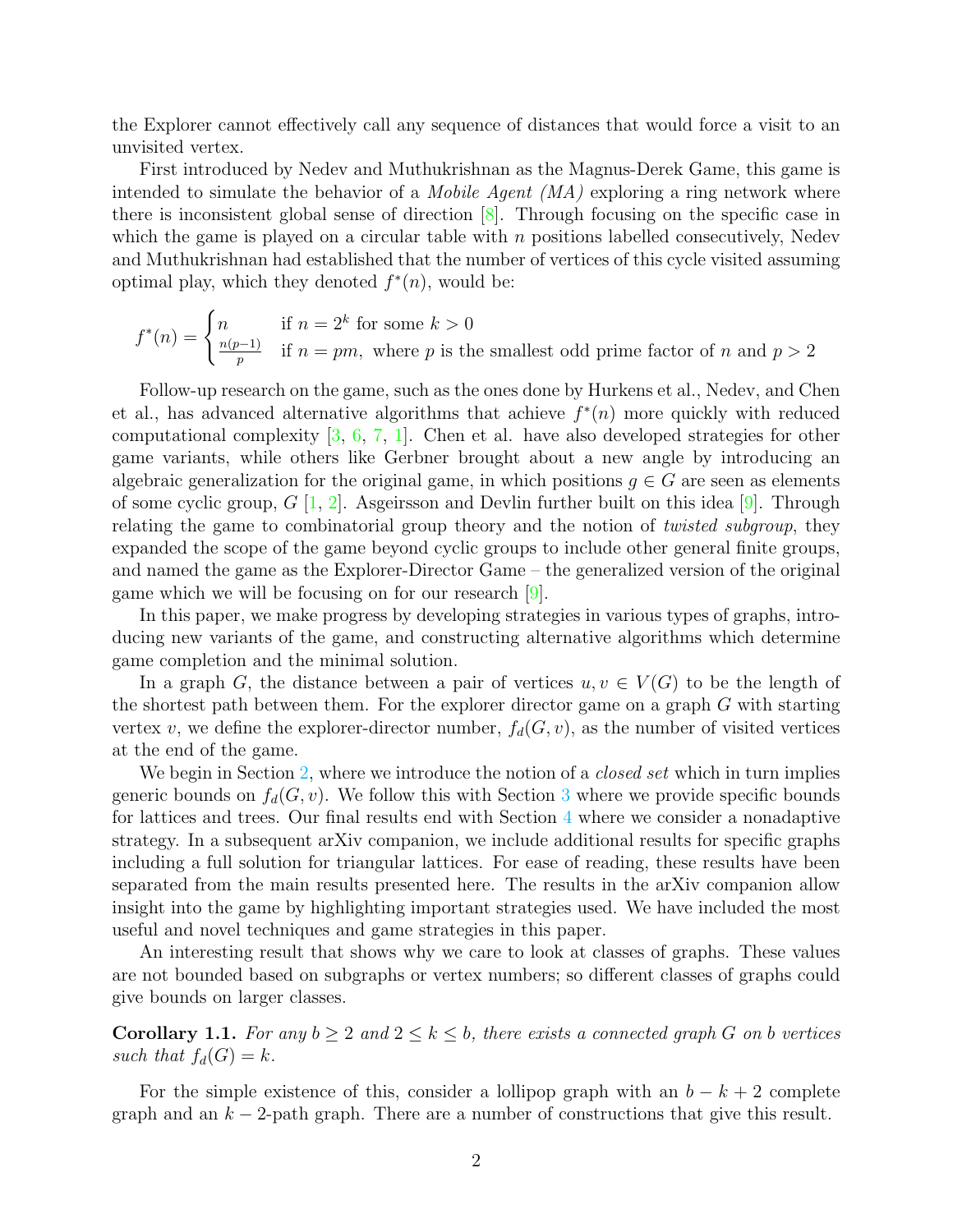# <span id="page-2-0"></span>2 Closed Subsets

In this section, we investigate the structure of the set of visited vertices at the end of an optimally played game.

**Definition 2.1.** On a graph  $G = (V, E)$ , we define a non-empty subset  $U \subseteq V$  to be closed when every vertex  $u \in U$  has the property that for every vertex  $v \in V$ , there exists some vertex  $x \in U$  such that  $dist(u, v) = dist(u, x)$ .

Our notion of closed sets is very similar to another notion of "distance closed" sets (see [\[4\]](#page-10-5)), where the distances are calculated only using the induced subgraph on U. We allow all distances to be calculated using the ambient graph.

In the Explorer Director game, whenever the token is on a vertex of a closed set, regardless of the distance called by the Explorer, the Director can always find a vertex in the closed set to visit. Notice that closed sets exist in every graph, by using the trivial closed set  $U = V$ , and by definition the empty set is not closed.

**Theorem 2.2.** For any graph G we have  $\min_{v \in V} f_d(G, v)$  is the cardinality of the minimal closed set in G.

As the Director can always keep the token within a closed set we know that  $f_d(G, v)$  is at most the cardinality of the minimal closed set containing  $v$ . The lower bound is implied by the following more general result.

<span id="page-2-1"></span>**Theorem 2.3.** At the end of the Explorer-Director game, the set of all visited vertices,  $U$ , always contains a closed subset.

Proof. Let U be the set of visited vertices at the end of the Explorer-Director game on a graph  $G(V, E)$ . Let X be the set of all vertices  $u \in U$  such that there is some vertex  $v \in V$ such that for every vertex  $w \in U$  we have  $dist(u, v) \neq dist(u, w)$ . Thus  $X = \emptyset$  if and only if U is closed. Setting  $U = U_1$  and  $X = X_1$  let  $U_{i+1} = U_i \setminus X_i$  for all  $i \geq 1$  (where  $X_i$  is the set of all vertices  $u \in U_i$  such that there is some vertex  $v \in V$  such that for every vertex  $w \in U_i$ we have  $dist(u, v) \neq dist(u, w)$ .

We claim that if  $v \in \bigcup_{i \leq n} X_i$  and the token is on vertex v then the Explorer can force the token out of U in at most n steps. Clearly, this claim holds for  $n = 1$  by the definition of X. We will assume, for the sake of induction, that the statement holds for all vertices in  $\bigcup_{i\leq k} X_i$ . Assume the token is on some vertex  $v \in X_{k+1}$ . Note that by definition of  $X_{k+1}$  the Explorer can force the token out of  $U_{k+1}$  in one move. Additionally, as  $U \setminus U_{k+1} = \bigcup_{i \leq k} X_i$ our inductive hypothesis implies that the Explorer can force the token out of  $U$  in at most  $n+1$  steps, as desired.

Now we claim that  $U_n$  is closed for some n, which implies our result as  $U_n \subseteq U$  for all n. If this is not the case then  $U_n = \emptyset$  for some n. However, this then implies that  $U = \bigcup_{i \leq n} X_i$ , so by our previous paragraph if the token is in any vertex in  $U$  then the Explorer can force the token out of U in at most  $n+1$  steps. This contradicts our assumption that U is the set of visited vertices at the end of a game. Thus there must be some  $U_n \subseteq U$  which is closed, as desired.

 $\Box$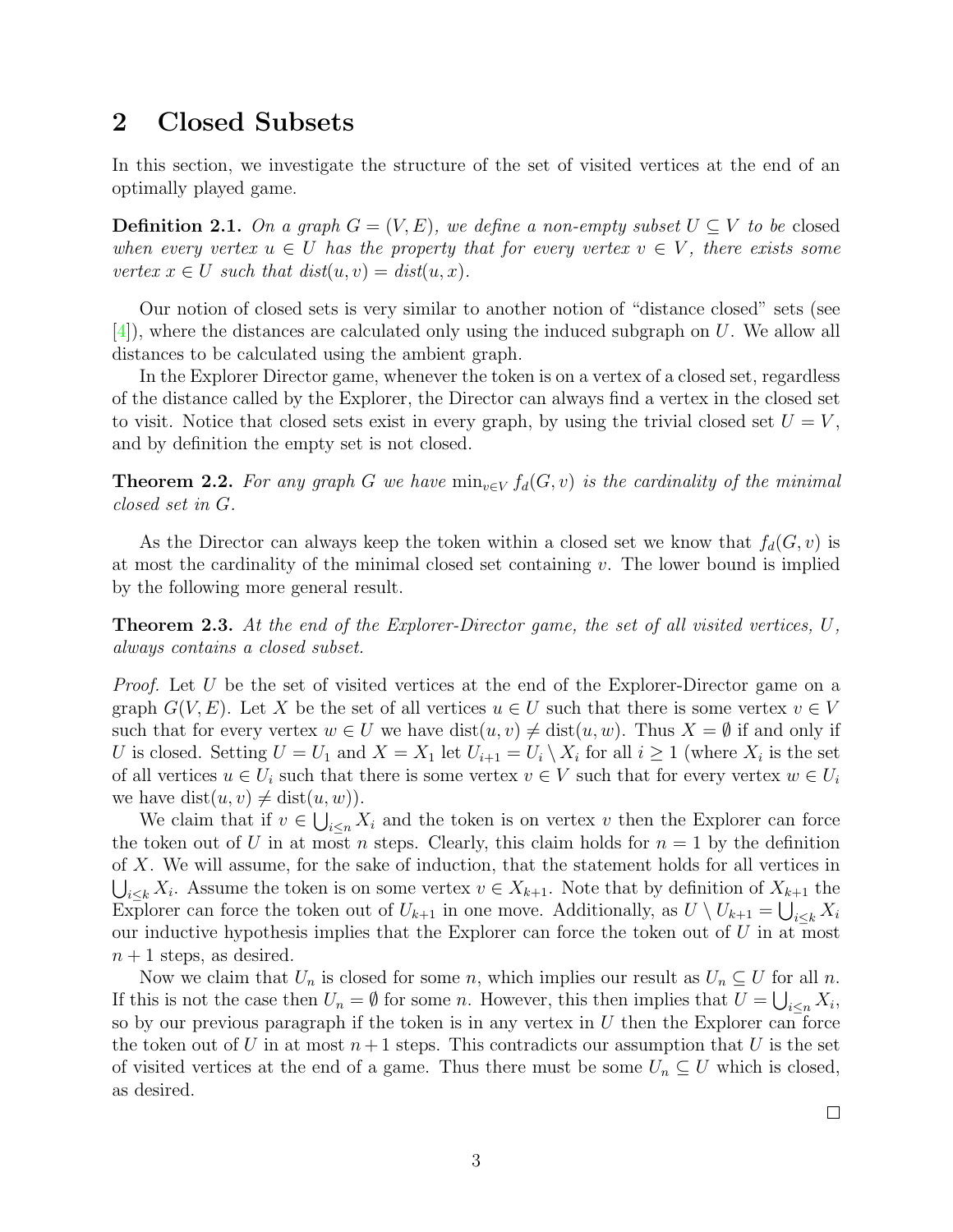Theorem [2.3](#page-2-1) has the following nice corollary which provides a lower bound on  $f_d(G)$ .

<span id="page-3-1"></span>**Corollary 2.4.** If in a game there exists a set of vertices  $A \subseteq V$  which the Explorer can force the Director to visit at least once, then  $f_d(G) \ge \min_{v \in A} ecc(v) + 1$ .

This simply follows from Theorem [2.3](#page-2-1) and the fact that for any vertex  $v$  any minimal closed set containing v must have size at least  $ecc(v) + 1$ .

### <span id="page-3-0"></span>3 Specific Graphs

The problem of the Explorer-Director game was originally defined on an additive group modulo n, which is isomorphic to playing the game on a cycle with n vertices  $[8]$ . Here we further explore additional graph families. Additional results on other graph families can be found in the arXiv companion.

### 3.1 Lattices

Let  $L_{n,m}$  denote an n by m rectangular lattice with n vertices in each row and m vertices in each column, so that  $|V(L_{n,m})| = nm$ . Since  $L_{n,m}$  is isomorphic to  $L_{m,n}$  we will always assume  $n \geq m$ . We will specify a vertex v by  $(x, y)$  to indicate its position in the lattice when arranged in the usual way in the plane. That is, the bottom-left corner will be  $(1,1)$ , the top-left corner will be  $(n, 1)$ , and the top-right corner will be  $(n, m)$ .

**Theorem 3.1.** For the graph  $L_{n,m}$  with  $n, m \geq 2$  if one of n or m is odd, then for any starting vertex v,

$$
f_d(L_{n,m}, v) = n + m - 1
$$

Otherwise, we have

$$
n + m \le f_d(L_{n,m}, v) \le 2m + n - 2
$$

In a few small cases when  $n$  and  $m$  are both even we know the lower bound holds with equality. For instance,  $L_{2,2} \cong C_4$  and so we know  $f_d(C_4, v) = 4$ . It is also simple to show that  $f_d(L_{4,4}, v) = 8$  if v is along one of the outer sides of the lattice. The Explorer can force the token to at least 8 distinct vertices and that the top and bottom rows form a closed set as do the left and right-most columns. However, we do not know the exact answer in general.

Proof. Regardless of the size of the lattice and starting vertex Corollary [2.4](#page-3-1) provides the lower bound since given any starting vertex the explorer can call the eccentricity of that vertex to force the token to a corner and  $n + m - 2$  is the eccentricity of any corner vertex. When playing on  $L_{n,m}$ , all vertices that will be visited can be predetermined by the Director regardless of the Explorer's choices. Director will have two strategies based on the parity of  $n$  and  $m$ .

We will first focus on the case when one of n and  $m$  are odd. Note that in this case there are at most 2 vertices of minimum eccentricity; we will call these central vertices. Given any starting vertex  $v$  let  $a$  be a corner vertex furthest from  $v$  and let  $b$  be the corner vertex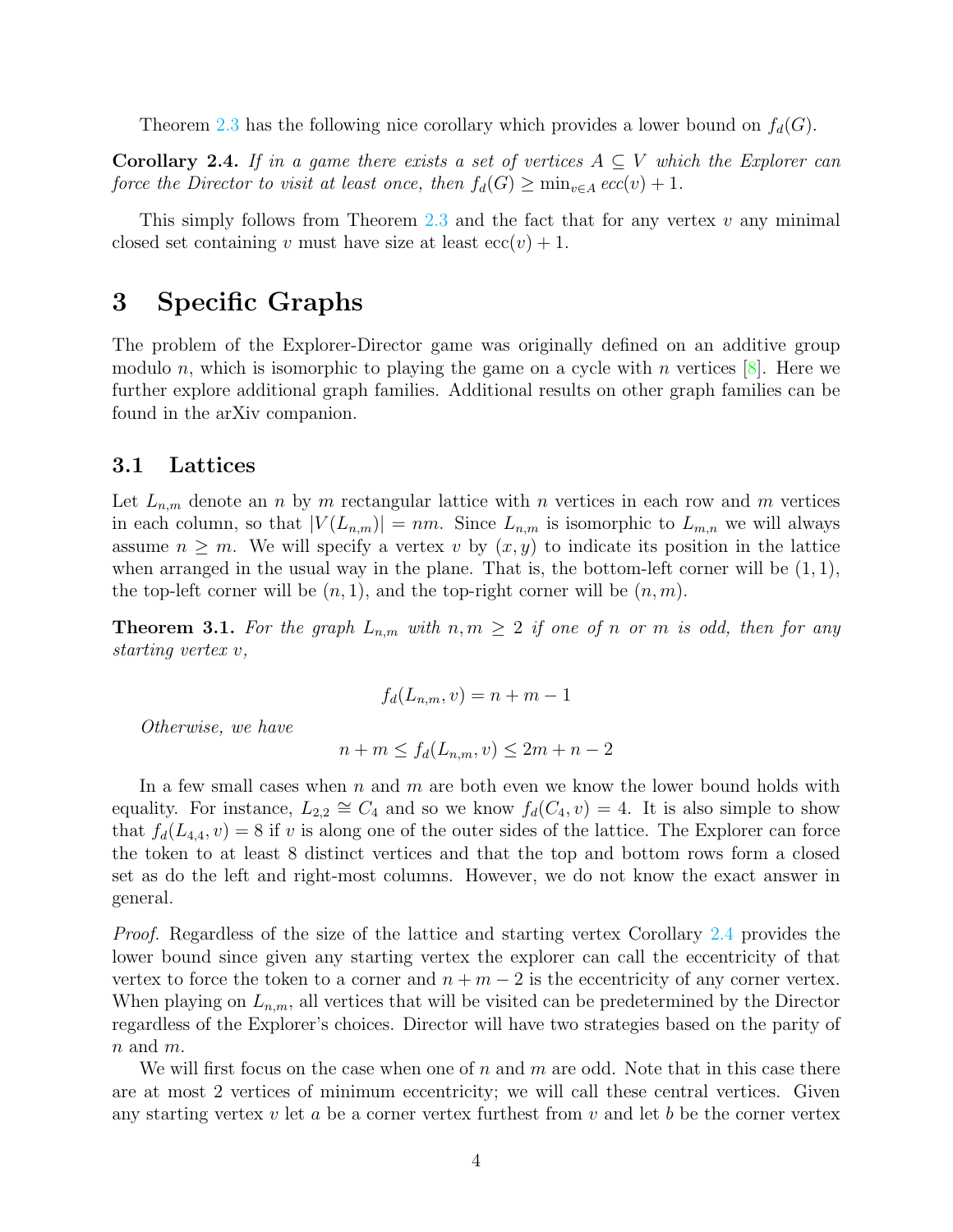antipodal to a. Let A be a path of length  $n + m - 1$  which passes through v and the central vertices and has endpoints a and b. See Figure  $1$  for two examples of such a path (the central vertex or vertices are labeled with c).



<span id="page-4-0"></span>Figure 1: An example of a path A on the lattices  $L_{5,5}$  and  $L_{5,4}$ 

It is not too hard to check that such a path will always be a closed set proving that  $f_d(G, v) \leq n + m - 1.$ 

We now consider the case when both  $n$  and  $m$  are even. The key difference is that now  $L_{n,m}$  has four central vertices making up a central square. This change allows the Explorer to force the token to visit all four corners, while in the previous case the Director could always ensure only two corners are visited.

Here we can slightly improve the  $n+m-1$  lower bound implied by Corollary [2.4.](#page-3-1) Given a particular vertex v let  $N_d(v)$  be all the vertices of distance d from v. Let u and w be two nonantipodal corners in  $L_{n,m}$ . Note that the sets  $N_0(u), N_2(u), \ldots, N_{n+m}(u), N_0(w), N_2(w), \ldots$  $N_{n+m}(w)$  are all disjoint (we are only looking at vertices of even distance from either u or w). Since the Explorer can ensure all corner vertices are visited they can also ensure at least one vertex from each of these  $n + m$  disjoint sets are visited implying  $f_d(L_{n,m}, v) \geq n + m$ for any starting vertex  $v$ .

In this case our upper bound comes from noting that for any given starting vertex  $v =$  $(x, y)$  the set

$$
A = \{(i, 1) : 1 \le i \le m\} \cup \{(i, n) : 1 \le i \le m\} \cup \{(x, i) : 1 \le i \le m\}
$$

is closed. See Figure [2](#page-5-0) for an example of such a set. Note that this set clearly has size  $2m + n - 2$  and contains v giving  $f_d(L_{n,m}, v) \leq 2m + n - 2$ .

We can do slightly better when  $n = m$  and the starting vertex is in a particular position. In this case, for instance, the set

$$
B = \{(x, 1) : 0 \le x \le n\} \cup \{(x, n) : 0 \le x \le n\} \cup \{(n - 1, x) : 3 \le x \le n - 2\}
$$

is closed and of size  $3n-4$ . Thus if  $v \in B$  we have  $f_d(L_{n,n}, v) \leq 3n-4$ . We show an example of the set B for the lattice  $L_{6,6}$  in Figure [3.](#page-5-1)

 $\Box$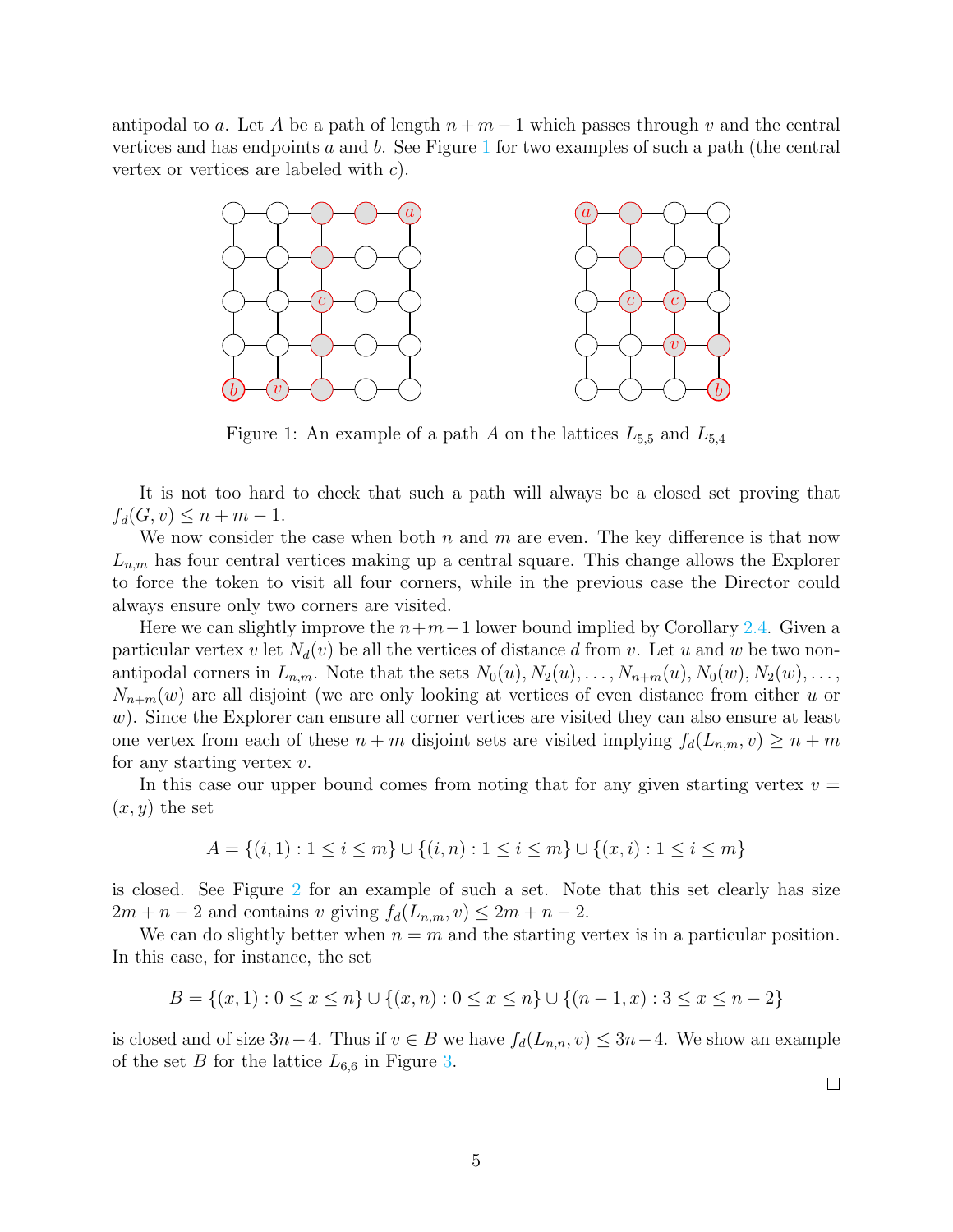

Figure 2: An example of the set A on the lattice  $L_{6,4}$ 

<span id="page-5-0"></span>

<span id="page-5-1"></span>Figure 3: An example of the set B on the lattice  $L_{6,6}$ 

### 3.2 Trees

In this section, we consider the Explorer-Director game played on a tree. We will give an equality bound for  $f_d(G, v)$ , for any starting vertex  $v \in V(G)$  in any tree G.

First, we consider the following lemma to provide a lower bound and introduce the strategy we will use in the proof of the main result. In optimal play, the Director will always return to a visited vertex whenever possible. In the following strategy, we show how the Explorer can take advantage of this optimal strategy for the Director.

<span id="page-5-2"></span>**Lemma 3.2.** Let G be a tree. Then for all vertices v of G,  $f_d(G, v) \geq diam(G) + 1$ .

Proof. Let the diameter of the tree be d. Consider a set of vertices A such that for each vertex in  $a \in A$  there exists some vertex v such that  $dist(a, v) = i$  for each i in  $\{1, ..., d\}$ . The set A must contain at least two vertices: the two endpoints of a path along the diameter. Every vertex in A must be a leaf.

Whenever the Director occupies a vertex in  $A$ , there exist at least  $d$  vertices with distinct distances, thus the Explorer can force the Director to visit at least one vertex of each distance.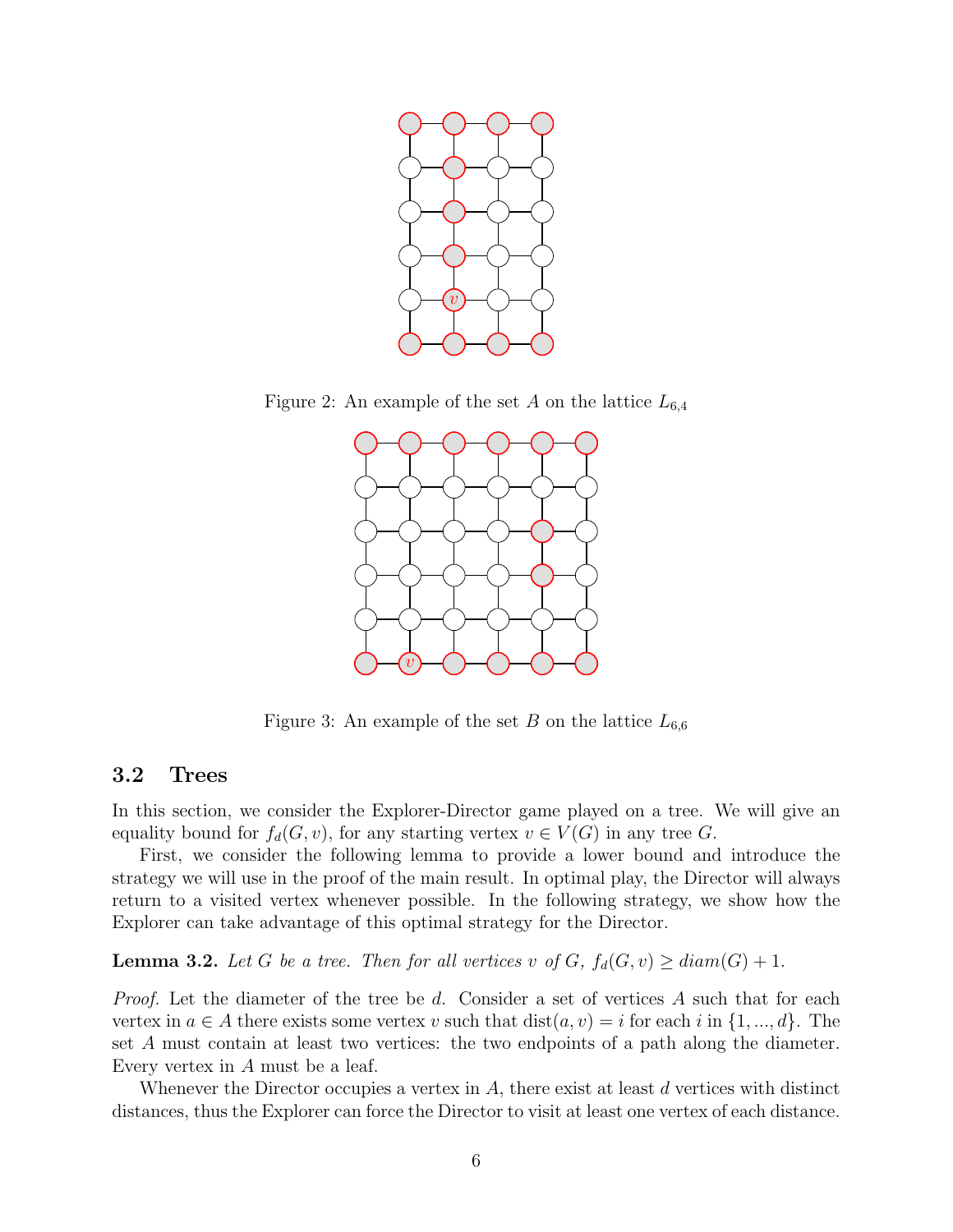Whenever the Director occupies a vertex outside of A, the Explorer can force the Director back into A, and the game-play continues in this manner until  $d + 1$  vertices have been visited. There are  $d+1$  vertices along the diameter path.

Throughout this section, we will use the strategy of moving from a set of vertices to a new vertex, and then returning to the initial set. In this way, the Explorer can force the Director into new vertices. We say that  $P$  is the set of all paths P in G that have length  $diam(G)$ , and use this notation in the rest of the section.

<span id="page-6-0"></span>**Remark 3.3.** Above, we have shown that the Explorer can force the director to visit all the vertices on a specified diameter path. In an optimal strategy, the Director will always remain on a particular path  $P \in \mathcal{P}$ . Otherwise, the set of visited vertices will included the final diameter path that the Explorer has forced, as well as the initial vertices the Director had visited.

Considering Remark [3.3,](#page-6-0) we now consider the main result of the section. When playing the original geodesic distance version of the Explorer-Director game, we have found the precisely the number of vertices that must be visited in optimal gameplay.

<span id="page-6-1"></span>**Theorem 3.4.** Given a tree G with set of diameter paths P. For a starting vertex  $v \in V(T)$ , let  $u \in V(P)$  for some  $P \in \mathcal{P}$ , and we let  $\ell = \min_{u \in P \in \mathcal{P}} dist(u, v)$ . Then,

$$
f_d(G, v) = diam(G) + \ell + 1
$$

*Proof.* We begin with the proof of the upper bound. Let  $G$  be a tree with set of diameter paths  $P$ , and specified started vertex  $v$ .

First we note, that whenever the Director occupies a vertex,  $v$  on some diameter  $P$  of the tree  $G$ , they will always remain on vertices in  $P$ , since there exists a vertex on  $P$  of every distance up to  $ecc(v)$ , thus remaining on P will minimize the number of vertices visited. Whenever the Director occupies a vertex that is not on P for some diameter path  $P \in \mathcal{P}$ , they will choose to move towards some such  $P$ . Once they have entered some path  $P$ , they will never leave, and thus the most number of vertices that can be visited are the number of vertices in P, which is  $\text{diam}(G) + 1$ , along with the initial vertices required to reach P, which is at most  $\ell$  as defined in the statement of the theorem, thus giving the upper bound.

Consider now the optimal strategy of the Explorer. Let  $u \in V(P), P \in \mathcal{P}$  be the particular vertex closest to v that is on a diameter path. For each vertex along the geodesic between  $u, v$ , we claim the explorer can force a visit to each vertex. Beginning on  $v$ , the Explorer uses a similar strategy as used in Lemma [3.2.](#page-5-2) For each  $i \in \{1, ..., dist(u, v)\}\,$ , the Director will move towards  $u$  to minimize the number of vertices visited. The Explorer however cannot continue to call 1 each turn, since the Director would then move back to the previously visited vertex  $v$ . The Director will never move to a vertex off this path in order to minimize the number of vertices visited. If the Director chooses a vertex not on the geodesic between  $u$  and  $v$ , the Explorer can continue this strategy, and force the Director to visit even more vertices. Thus, the Explorer must return to  $v$  after each new vertex along the path of  $dist(u, v)$ , and can force the Director to visit one new vertex every other round. This completes the lower bound.

 $\Box$ 

 $\Box$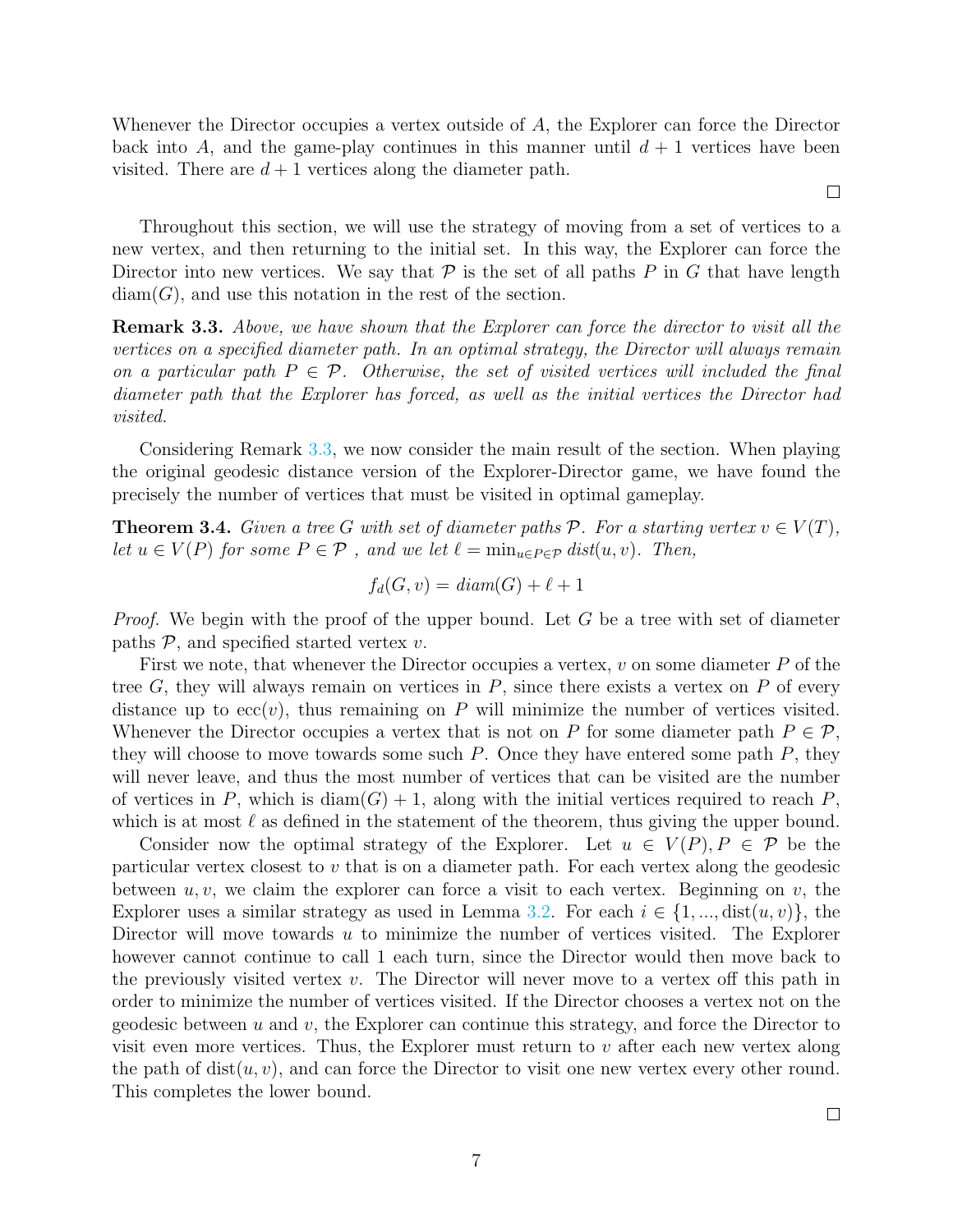# <span id="page-7-0"></span>4 Nonadaptative strategies

In this section, we consider a case in which the Explorer has a strategy which is independent of the Director's choices. We require the following preliminary definition.

**Definition 4.1.** We define a nonadaptative strategy  $S$  as a finite sequence of natural numbers, and its score denoted  $f_d^S(G, v)$  as the minimum number of visited vertices if the explorer plays according to S starting at v. We say a nonadaptive strategy, S, is optimal if  $f_d^S(G, v) = f_d(G, v).$ 

There does not necessarily exist an optimal nonadaptative strategy for trees when the starting vertex is not in a longest path. For example, consider the following tree, where C is the center of a sufficiently long path.



Note that by Theorem [3.4](#page-6-1) we know  $f_d(G, a) = |V(G)|$  for such a graph. However, in any nonadaptive strategy if the explorer ever plays a distance other than 1, then the director can ensure that some vertex in  $G$  is never visited. Clearly, if the director only ever plays distance 1 then the explorer can restrict the token to only  $a$  and its neighbor. Thus there is no optimal nonadaptive strategy for this graph.

We will show below that for a particular class of trees there is an optimal nonadaptive strategy when we start at a vertex in a longest path.

Recall that  $N_k(v)$  denotes all vertices of distance k from v and any vertex of minimal eccentricity is a central or center vertex. We will use the following standard proposition on trees see, for example, [\[5\]](#page-10-6).

#### Proposition 4.2. A tree has at most two centers.

For the following results, we focus on trees with only one center, however, the case for bi-centered trees is analagous.

**Theorem 4.3.** Let T be a tree with center c. If every component in  $T \setminus \{c\}$  contains at most one endpoint of a longest path of  $T$  and the starting vertex,  $v$  is contained in some longest path then there is an optimal nonadaptive strategy.

Proof. Let us assume, without loss of generality, that the starting vertex is an endpoint, otherwise the explorer starts by calling the eccentricity of the starting vertex. Let  $L > 3$  be the length of the longest path and  $R$  the radius, that is the eccentricity of the center. The  $L \leq 3$  case is simple to check. Note that by Theorem [3.4](#page-6-1)  $f_d(G, v) = L + 1 = 2R + 1$  for v being an end point.

We define the subsequence  $s_i = (i, L - i, i, L - i)$  and we define our strategy as the concatenated subsequences  $S = (s_1, s_2, \ldots, s_{R-1}, R)$ . We claim  $f_d^S(G, v) = L + 1$ .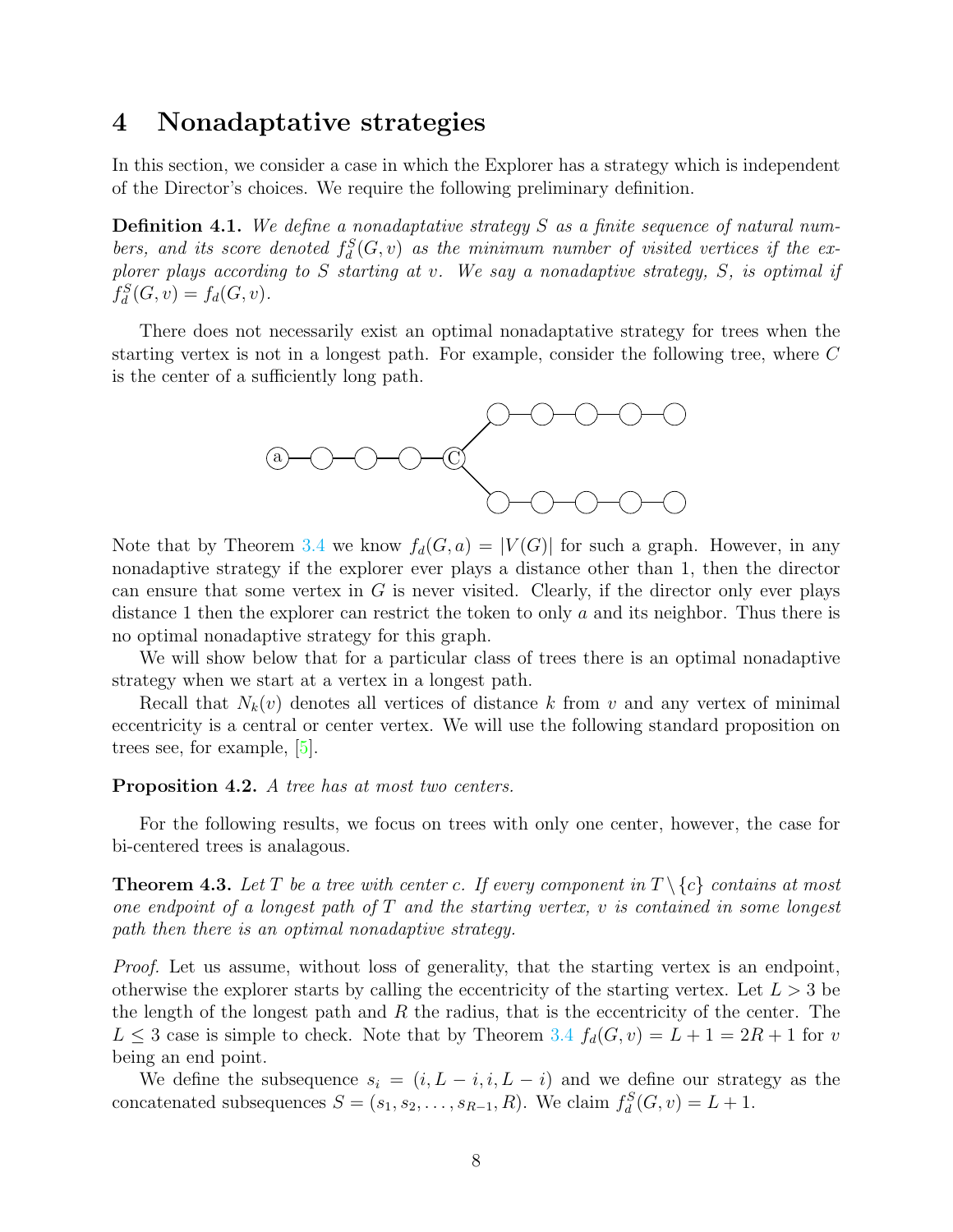We will show that after  $s_1$  is called 4 vertices will have been explored, after each subsequent  $s_i$  is called two new vertices are explored, and the token will visit the center on the last move.

If the token is at an endpoint of a longest path then for any  $1 \leq i \leq R-1$  we know that after the Explorer calls i followed by  $L - i$  the token will again be at a different endpoint of a longest path. Thus after  $s_1$  is called we know the token must have visited 4 distinct vertices. Furthermore, we know that after calling  $s_i$  the token will have visited at least two vertices that were not visited in the first  $s_{i-1}$  subsequences. This is because after i is called the first time in the  $s_i$  subsequence the token must move to a vertex of distance i from an endpoint and after  $L - i$  is called the token must return to an endpoint of a longest path. Therefore, before the last move we have explored  $4 + 2(R - 2) = 2R$  vertices and the token is at an endpoint. Finally, the explorer calls  $R$  the token is forced to the center, and the number of visited vertices is now  $2R + 1 = f_d(G, v)$  as desired.  $\Box$ 

The above shows that for a variety of trees, the Explorer can use a completely nonadaptive strategy to visit the optimal number of vertices. However, the strategy provided requires the Explorer to revisit the same leaves many times, so essentially only half the steps take us to new vertices. In the case of paths, however, we show that these revisits are unnecessary.

<span id="page-8-1"></span>**Theorem 4.4.** If G is a path, then the Explorer has a nonadaptive strategy that visits each vertex exactly once, regardless of the Director's choices.

Proof. We provide a construction showing that for any starting vertex, the Explorer can efficiently explore the path by repeatedly declaring numbers that are so large that the Director never has any choice for where the token should go. We show two cases for the parity of the length of the path. If the path has an odd number of vertices, then the Director would necessarily have a choice whenever the token is on the center vertex.

We first address the case that G has an even number of vertices, labeled  $v_1, v_2, \ldots, v_{2k}$ . The strategy is to declare distance 1 when the token is at  $v_1$ , and afterwards to alternate between declaring distances k and  $k - 1$ , as shown in Figure [4.](#page-8-0)



<span id="page-8-0"></span>Figure 4: Nonadaptive strategy in even paths, alternating steps of size  $k$  (dashed, drawn above the path) and  $k-1$  (dotted, drawn below)

Each time the distances k or  $k-1$  are declared, the Director always has exactly one choice for where to move the token, since the distance  $k$  is declared at each of the two center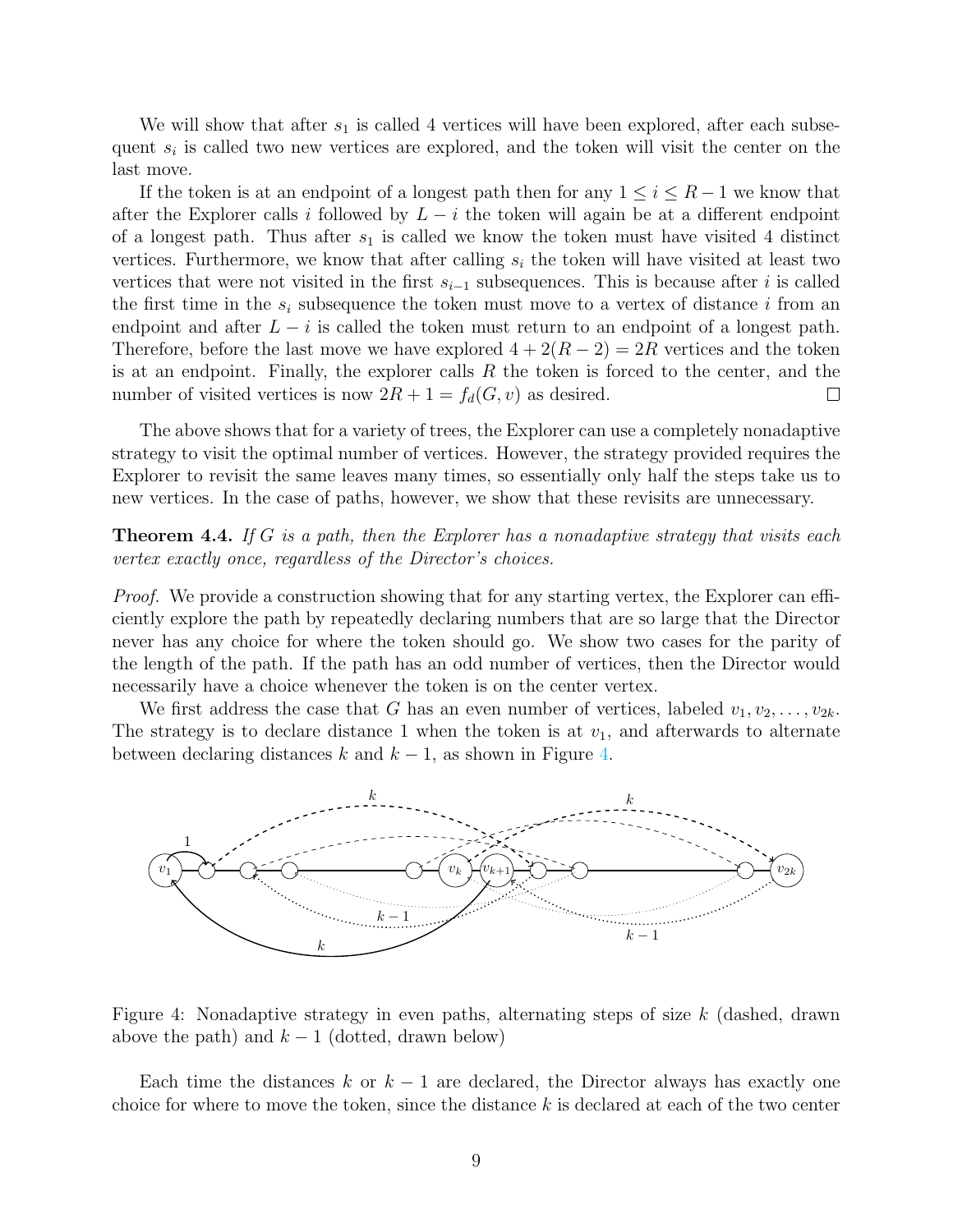vertices. Moreover, as can be seen, the parity of the path conveniently makes it so that if the token starts at  $v_1$ , then by the time it arrives at  $v_k$ , the only unvisited vertices will be  $v_{2k}$  and  $v_{k+1}$ . Thus, declaring distance k followed by  $k-1$  forces the token to each of these in turn.

When the path has an odd number of vertices, the unique center vertex prohibits us from being able to simply force the token as before, and our strategy is necessarily more involved. For this, we number the vertices  $v_0, v_1, \ldots, v_{2k}$ , with  $v_k$  being the center vertex. We begin at a vertex  $v_x$  with  $0 \le x < k$  and we exhibit a forcing strategy that visits each vertex exactly once and ending on  $v_k$ . If—on the other hand—the vertex instead starts at  $v_k$ , notice that the Explorer could start by saying any distance they like and then simply follow our strategy, omitting the final step of moving to  $v_k$ . Our strategy is described in two phases, as shown in Figure [5.](#page-9-0)



<span id="page-9-0"></span>Figure 5: Nonadaptive strategy for odd paths, shown in two phases. Essentially alternating steps of size  $k + 1$  (dashed, drawn above the path) and k (dotted, drawn below)

In the first phase, the token begins at  $v_x$ , and the Explorer alternates between declaring  $k+1$  and k until the token arrives at  $v_{2k}$ . At this point, the token will have seen every vertex  $v_t$  where  $x \leq t < k$  as well as vertices where  $x + k < t \leq 2k$ , and the token is at  $v_{2k}$  (as shaded gray in Figure [5\)](#page-9-0).

The second phase of the strategy begins with the token at  $v_{2k}$ , and the Explorer declares  $k-x$  to move the token to  $v_{x+k}$ . After this, the Explorer simply alternates between declaring  $k + 1$  and k (mirroring the path in phase one) until they arrive at  $v_0$ . Finally, declaring k moves the token to  $v_k$ , which is the last vertex that needed to be visited.  $\Box$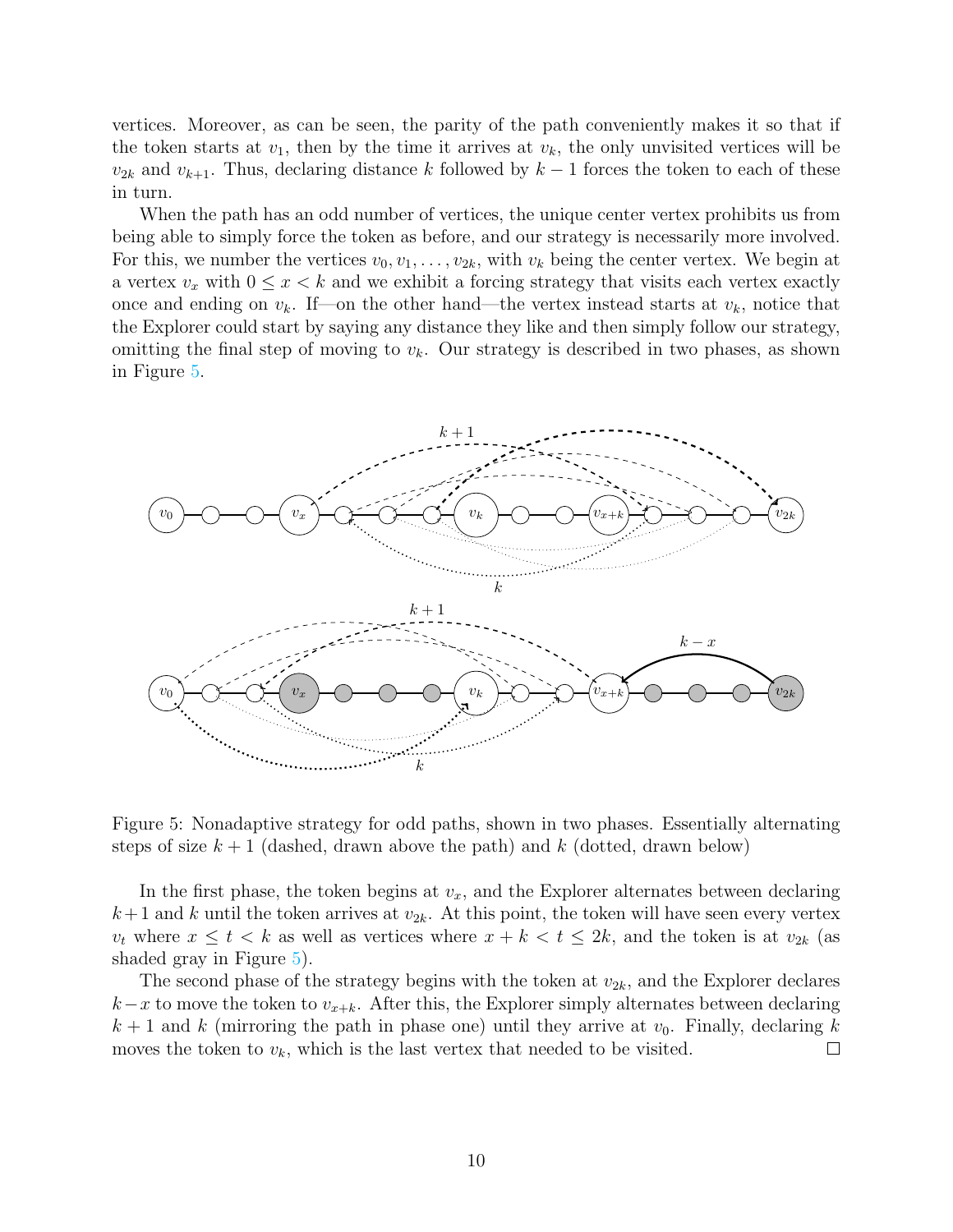# 5 Conclusion and Further Research

We conclude this paper with a discussion on further research. We next define a variant using distance norms for the director to move, such as allowing the director to move along any path, denoted  $f_p(G, v)$  or even trail, denoted  $f_t(G, v)$  a given length. Notice that a walk would not be an interesting variant. Interestingly, the number of visited vertices when allowing the token to move along paths,  $f_p(G, v)$  can be higher than  $f_d(G, v)$  as the Explorer can now call significantly higher values.

Another variant we propose is that of a weighted graph. It is shown in the arXiv Companion that every graph has a weighting such that the set of vertices visited at the end of the game is the entire graph. Further work in this variant could include determining the complexity, adding constraints on the vertex weights, or classifying the sets of weights that allow all vertices to be visited in terms of other graph parameters.

One can also consider the number of steps required to visit  $f_d(G, v)$  vertices for various graph families, as was done in Theorem [4.4](#page-8-1) as well as  $[3, 6, 1, 7]$  $[3, 6, 1, 7]$  $[3, 6, 1, 7]$  $[3, 6, 1, 7]$  $[3, 6, 1, 7]$  $[3, 6, 1, 7]$  $[3, 6, 1, 7]$ . This then furthers the research into determining the complexity of the problem. Similarly, further work into what graph families allow for non-adaptive strategies is of interest. Finally, there are clearly many more interesting graph families to consider such as hypercubes or even random graphs.

### Acknowledgements

The authors would like to thank the organizers and participants of the Polymath Research Experience for Undergraduates where this work was conducted.

# References

- <span id="page-10-3"></span>[1] L.-J. Chen, J.-J. Lin, M.-Z. Shieh, and S.-C. Tsai. More on the magnus-derek game. Theoretical Computer Science, 412(4):339 – 344, 2011.
- <span id="page-10-4"></span>[2] D. Gerbner. The magnus-derek game in groups. Discret. Math. Theor. Comput. Sci., 15:119–126, 2013.
- <span id="page-10-0"></span>[3] C. A. Hurkens, R. A. Pendavingh, and G. J. Woeginger. The magnus-derek game revisited. Information Processing Letters,  $109(1):38 - 40$ ,  $2008$ .
- <span id="page-10-5"></span>[4] T. Janakiraman, P. Alphonse, and V. Sangeetha. Structural properties of k-distance closed domination critical graphs for  $k=5$  and 6. International Journal of Engineering Science Advanced Computing and Bio-Technology, 3:1–14, 2012.
- <span id="page-10-6"></span>[5] D. E. Knuth. The Art of Computer Programming, Volume 1 (3rd Ed.): Fundamental Algorithms. Addison Wesley Longman Publishing Co., Inc., USA, 1997.
- <span id="page-10-1"></span>[6] Z. Nedev. An  $o(n)$ -round strategy for the magnus-derek game. Algorithms, 3:244–254, 09 2010.
- <span id="page-10-2"></span>[7] Z. Nedev. A reduced computational complexity strategy for the magnus-derek game. International Mathematical Forum, 9:325–333, 2014.